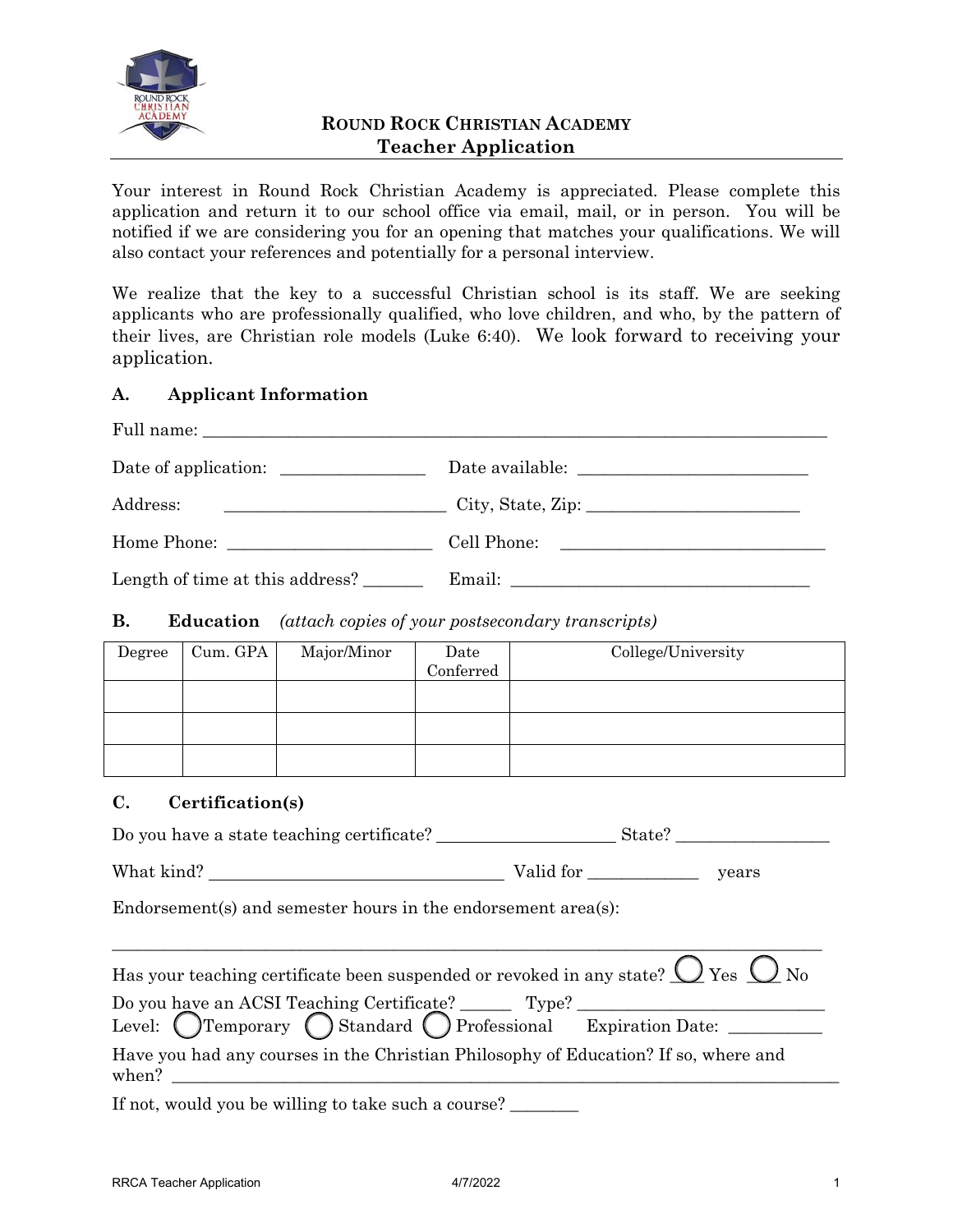#### **D. Position Desired**

Please indicate 1, 2, 3 choice in the parenthesis. In addition, indicate the grade levels or subjects in order of preference:

| Preschool     Kindergarten |            | Elementary  |
|----------------------------|------------|-------------|
| Junior High                |            | High School |
| Full time:                 | Part time: | Substitute: |

Please list activities or sports for which you would be capable and willing to direct, sponsor, or coach (indicate grade or ability levels).

\_\_\_\_\_\_\_\_\_\_\_\_\_\_\_\_\_\_\_\_\_\_\_\_\_\_\_\_\_\_\_\_\_\_\_\_\_\_\_\_\_\_\_\_\_\_\_\_\_\_\_\_\_\_\_\_\_\_\_\_\_\_\_\_\_\_\_\_\_\_\_\_\_\_\_\_\_\_\_\_\_\_\_\_

What would you like to be doing five years from now?

#### **E. Christian Background**

Please carefully read our Statement of Faith and indicate your degree of support.

If fully support the Statement as written without mental reservations.

I support the Statement except for the area(s) listed and explained on a separate paper. The exceptions represent either disagreements or items for which I have not yet formed an opinion or conviction.

Do you believe the Bible to be the ONLY inspired and infallible Word of God, our final authority in all matters of faith, truth and conduct?  $\;$  Yes  $\bigcup$  No  $\bigcup$ 

What is your local church affiliation? \_\_\_\_\_\_\_\_\_\_\_\_\_\_\_\_\_\_\_\_\_\_\_\_\_\_\_\_\_\_\_\_\_\_\_\_\_\_\_\_\_\_\_\_\_\_\_\_\_

Are you presently a member in good standing? \_\_\_\_\_\_\_\_\_\_\_\_\_\_\_\_\_\_\_\_\_ Years? \_\_\_\_\_\_\_\_\_\_

In what church activities are you involved and with what degree of regularity?

What other Christian service have you done since becoming a Christian?

To what extent do you believe you should become involved in Sunday and other weekday ministries of the sponsoring church or the church of which you are a member?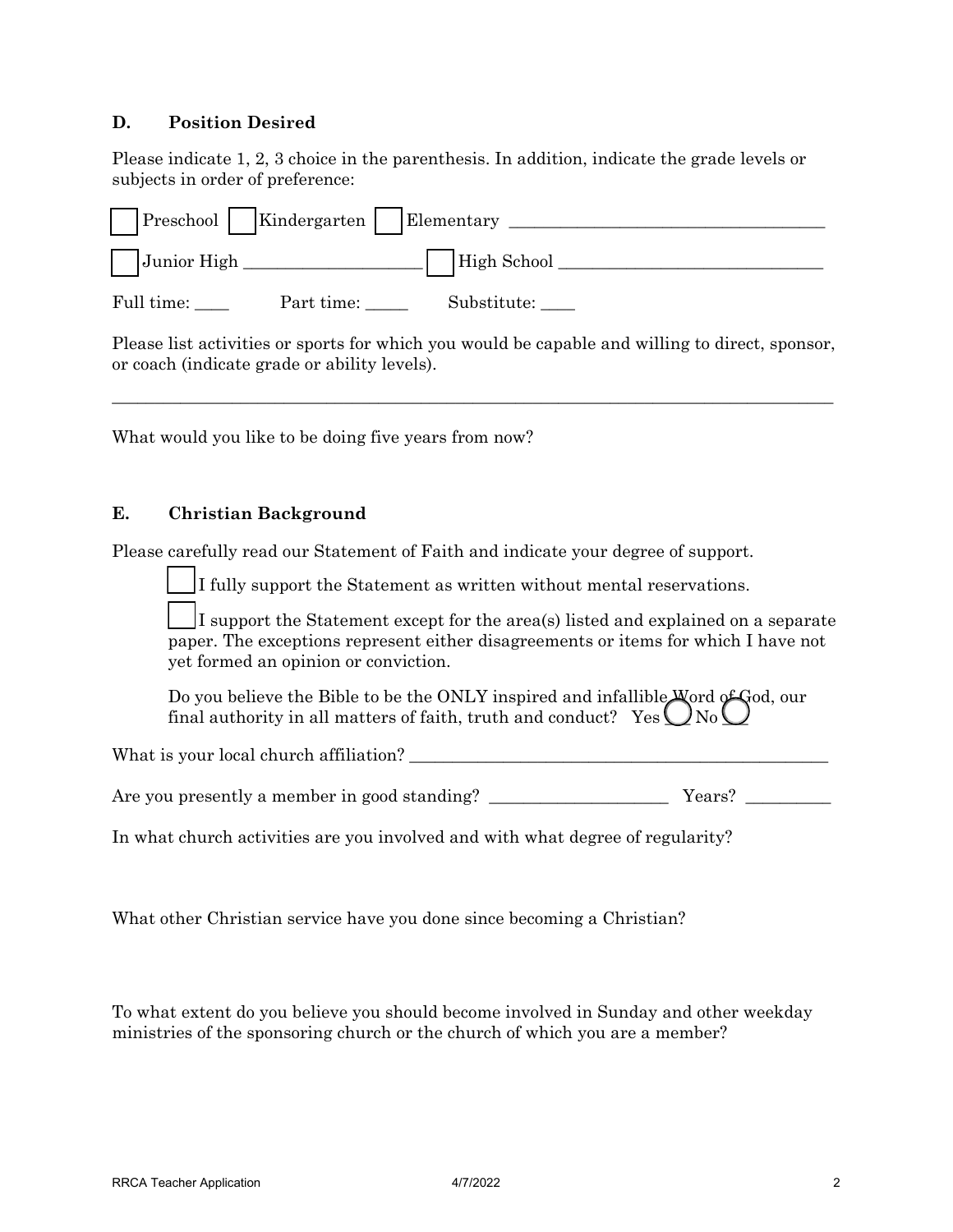Describe your routine of personal Bible study and prayer.

#### **E. Professional Experience**

Sequentially list your teaching experience with most recent first.

| School Name | Grades or Subjects | Dates |
|-------------|--------------------|-------|
|             |                    |       |
|             |                    |       |
|             |                    |       |
|             |                    |       |

To what degree are you familiar with various Christian or secular textbook series (i.e., ACSI, ABeka, Bob Jones, Saxon Math), and do you have textbook series preferences?

Have you had any courses in the Christian Philosophy of Education? If so, where and when?

If not, would you be willing to take such a course? \_\_\_\_\_\_\_

Have you had other courses giving specific training for Christian schools? Give details.

Describe how teacher evaluations have been helpful to you.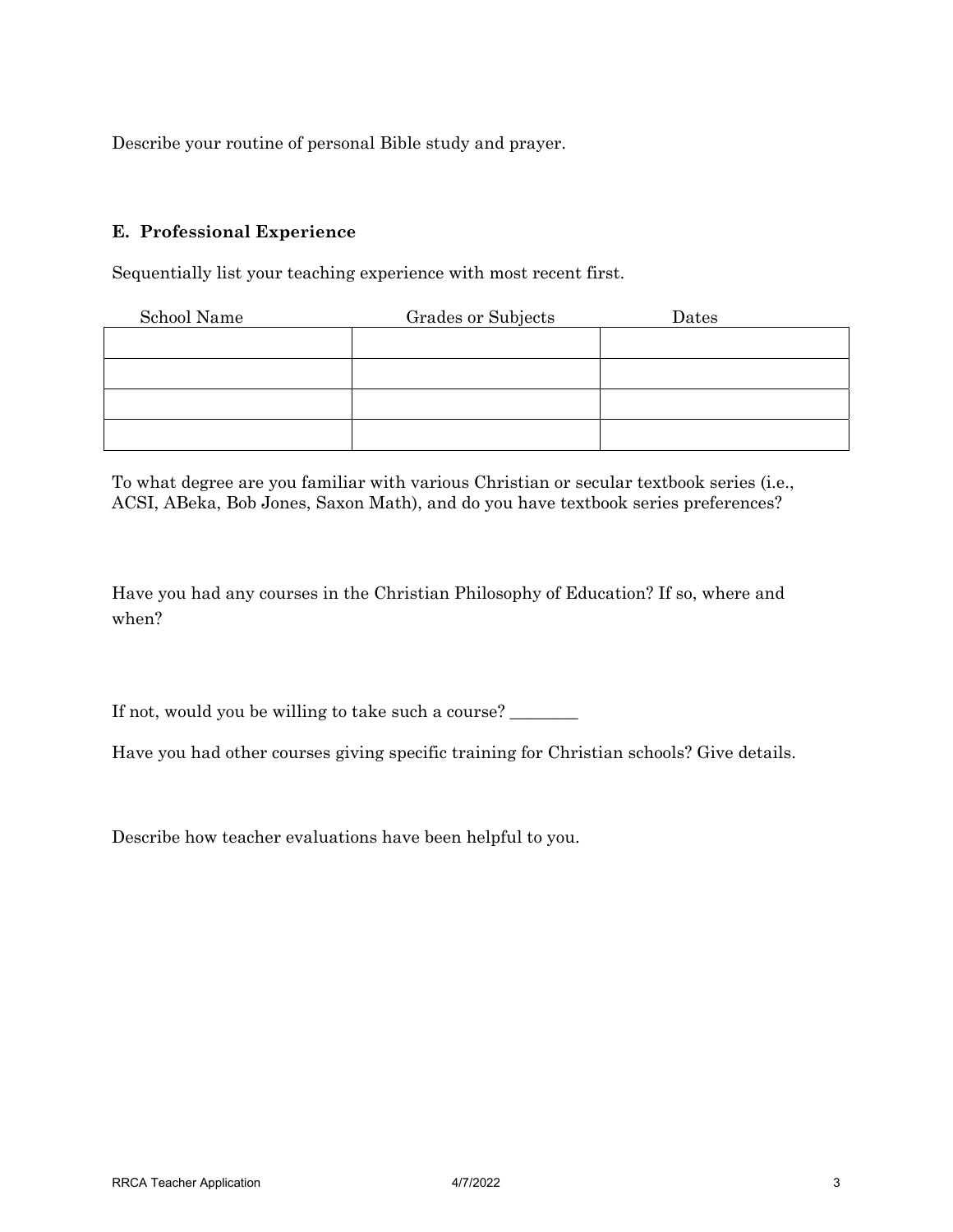#### **F. Personal Philosophy**

#### **\* On separate paper please label and succinctly answer in one or two paragraphs each of the questions below.**

- 1. Please provide your Christian testimony (briefly).
- 2. Why do you wish to teach in a Christian school?
- 3. What are the main characteristics that distinguish a Christian school from a public school?
- 4. What is your personal Christian philosophy of education and describe how you would implement it in the classroom.
- 5. What do you consider to be the proper classroom atmosphere for learning?
- 6. What is your philosophy of discipline?
- 7. What areas do you feel are your strengths? Weaknesses?
- 8. What do you believe about the origin of the earth and mankind?
- 9. Please summarize any additional information that you would like to present regarding your candidacy for this position.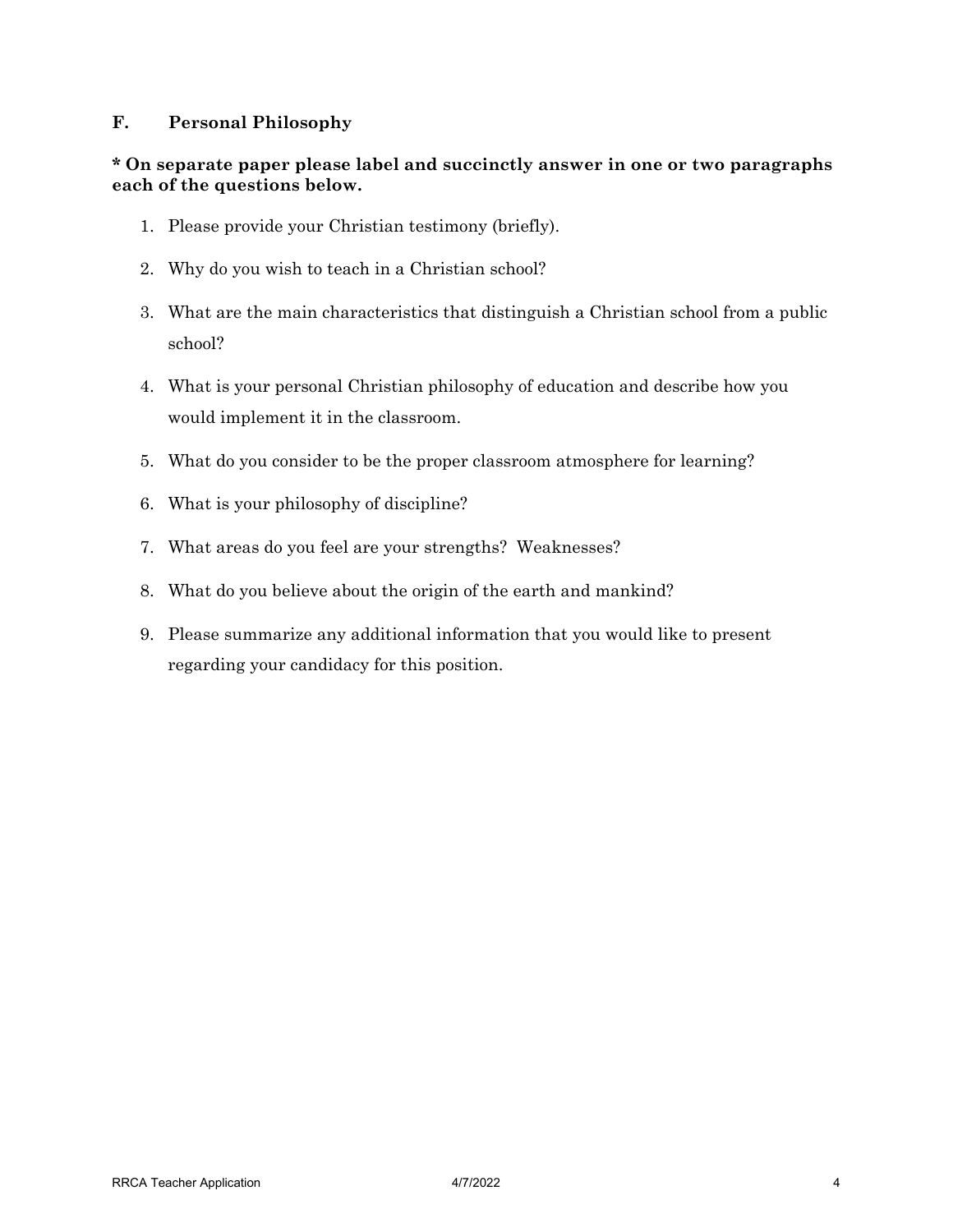# **G. Employment History (If Resume is Not Attached or Previously Submitted)**

Please start with your current or most recent employer and work backwards for the past **ten years**. If necessary, you may follow the same format on the reverse.

|                              | 1. Employer Name                                                                                          |
|------------------------------|-----------------------------------------------------------------------------------------------------------|
|                              |                                                                                                           |
|                              |                                                                                                           |
|                              |                                                                                                           |
|                              |                                                                                                           |
|                              |                                                                                                           |
|                              |                                                                                                           |
|                              |                                                                                                           |
|                              |                                                                                                           |
|                              |                                                                                                           |
|                              |                                                                                                           |
|                              |                                                                                                           |
|                              |                                                                                                           |
|                              |                                                                                                           |
|                              |                                                                                                           |
|                              |                                                                                                           |
|                              |                                                                                                           |
|                              |                                                                                                           |
|                              |                                                                                                           |
|                              |                                                                                                           |
|                              |                                                                                                           |
|                              |                                                                                                           |
|                              |                                                                                                           |
|                              | Phone Number_<br>Supervisor's Name                                                                        |
| Reason for leaving           |                                                                                                           |
| did you receive? _           | Have you served in the military? Yes $\bigcup$ No $\bigcirc$ . If yes, what type of training or education |
| educational institution? Yes | Are you holding or have you already signed a contract for next year with any other<br>$\log$              |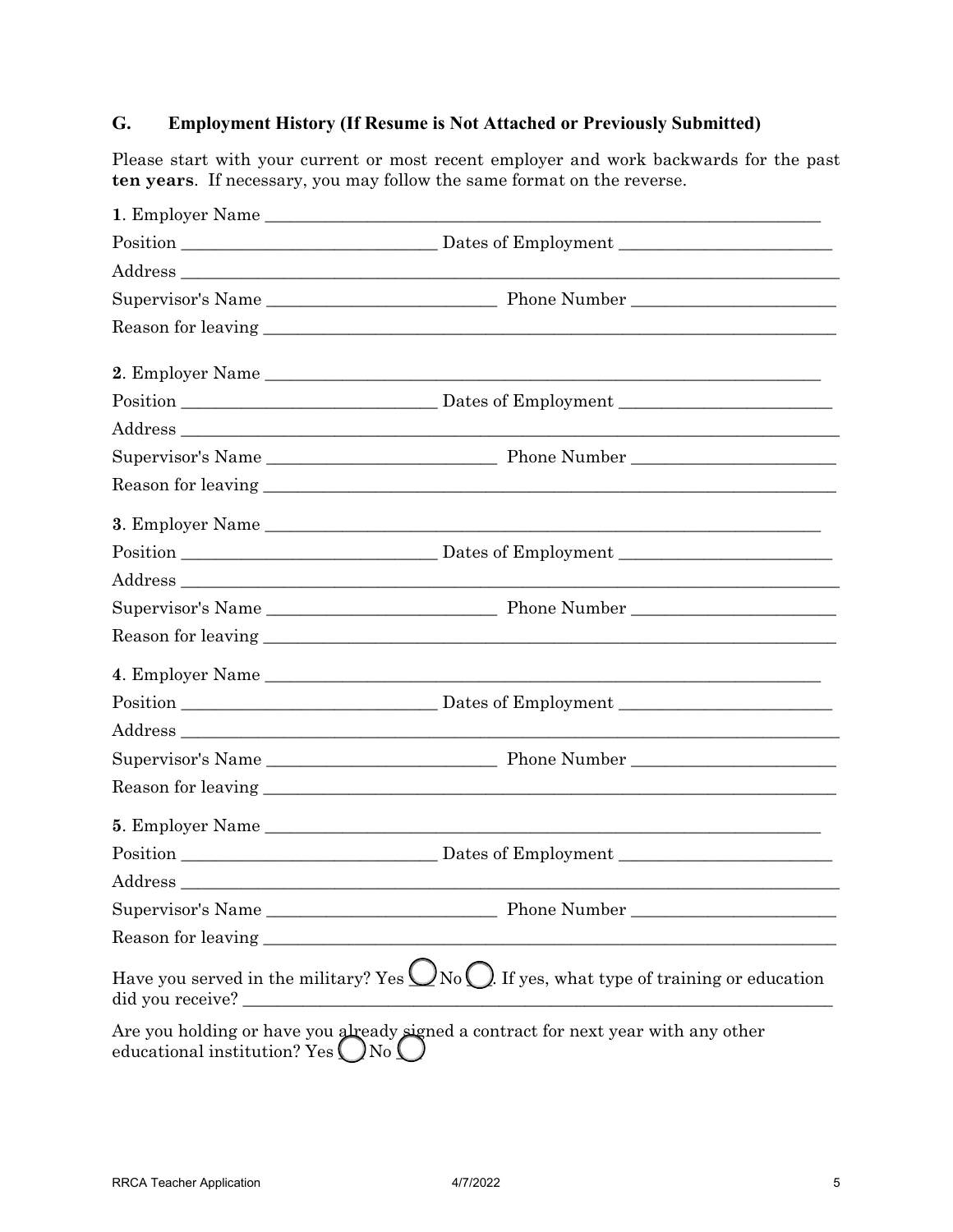## **H. References**

Please provide three professional references and two personal references. Do not include family members or relatives for references. All applicants will sign the Policy Agreement and Compliance form to give authorization for RRCA to contact the references listed below.

| Name | Phone | Relationship to Applicant?<br>(former employer, colleague,<br>pastor, principal, etc.) |
|------|-------|----------------------------------------------------------------------------------------|
|      |       |                                                                                        |
|      |       |                                                                                        |
|      |       |                                                                                        |
|      |       |                                                                                        |
|      |       |                                                                                        |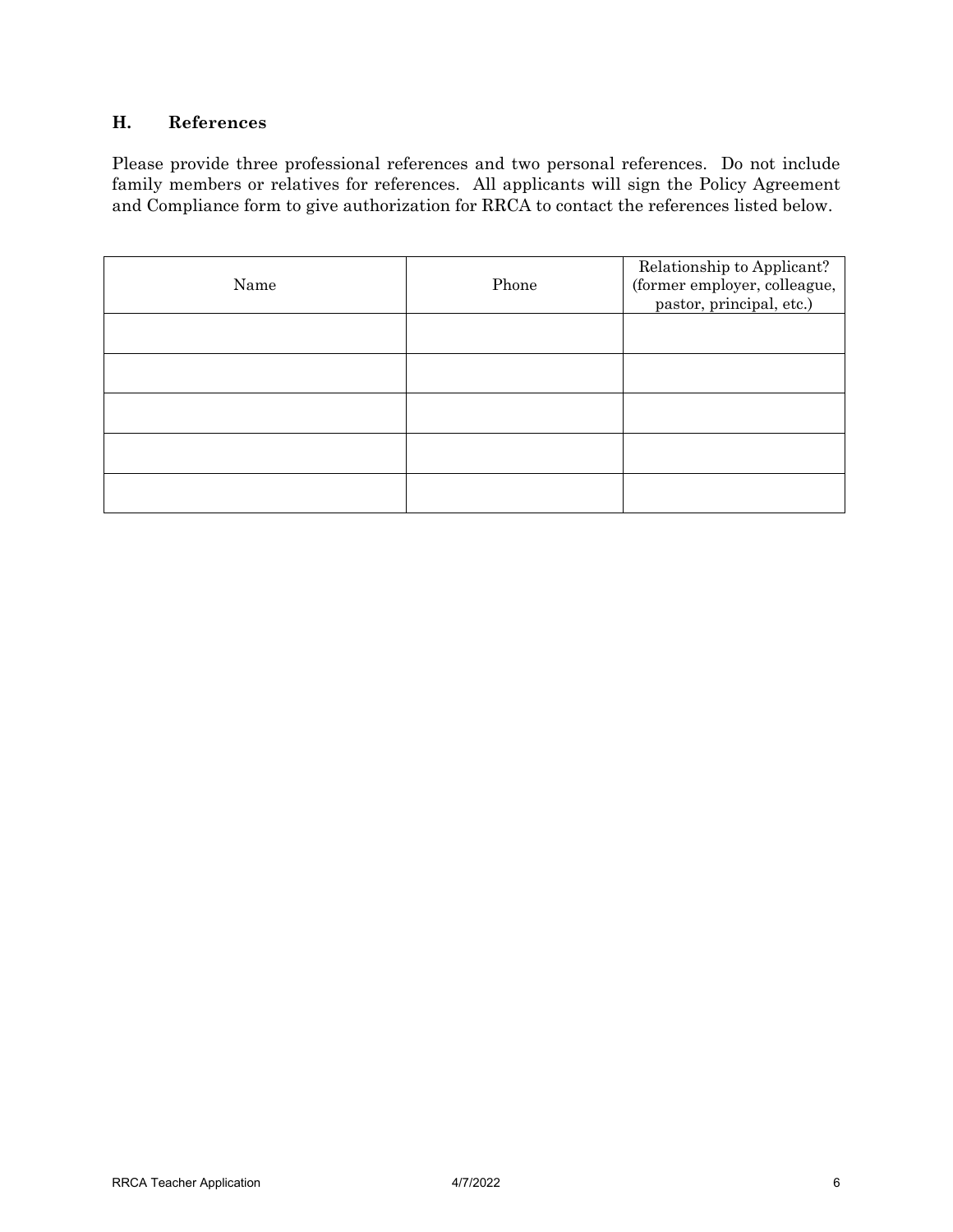

## **ROUND ROCK CHRISTIAN ACADEMY Employee Agreement and Compliance Form**

RRCA expects all faculty, staff, coaches, and substitutes to model the qualities and characteristics that exemplify a Christ-like life. As a full-time, part-time, contracted employee or substitute at RRCA, I recognize, understand, and agree to live by the Christian moral standards of the school.

**Tobacco Use Policy:** RRCA has prohibited the use of tobacco throughout the workplace. Any questions regarding the tobacco policy should be directed to administration.

**Substance Free Workplace:** RRCA is committed to maintaining an alcohol and drug-free environment and will not tolerate the use of alcohol and illegal drugs in the workplace and at school-related or school-sanctioned activities on or off school property. Employees who use or are under the influence of alcohol or illegal drugs as defined by the Texas Controlled Substances Act during working hours may be dismissed and/or referred to appropriate law enforcement officials for prosecution. As a condition of employment, employees shall abide by the terms of this policy and notify the Head of School in writing if they are convicted for a violation of a criminal drug statute.

**Possession of Weapons on Premises:** Employees, visitors, and students are prohibited from bringing firearms, knives, clubs, chemical substances, ammunitions, or other prohibited weapons onto school premises or any grounds or building where a schoolsponsored event takes place. To ensure the safety of all persons, employees who observe or suspect a violation of this policy should report it to their supervisor immediately.

**Release of References and Employment Verification**: I understand that the references I have provided may be contacted by the school. I authorize the release and giving of information requested by RRCA such as employment records, performance reviews, work history, and personal references whether such information is favorable or unfavorable to me. I release any person, organization, or company from any and all liability, claims, or damages that may directly or indirectly result from the disclosure or release of information by any person or party. I further waive my right to personally view any references given to RRCA.

**Convictions:** Have you ever been convicted\* of a crime, other than minor traffic offenses (minor offenses include speeding or parking violations)? Yes  $\Box$  No  $\Box$  If yes, please explain (on a separate paper). *\*Convicted means you were declared guilty by a judge or jury-or you pled guilty in court. A conviction may have taken place even if you did not pay a fine or spend time in prison. Answering yes will not automatically disqualify you from employment. RRCA will conduct a criminal background check.)* 

**Background Check:** I understand that I am required to complete a criminal background check form, and I hereby authorize the school to conduct a criminal records check. In addition, I may be required to submit to a fingerprint check by the FBI and/or other federal and state authorities. I understand and agree that my working with students at RRCA is conditional upon the receipt of background information, including criminal background information. The school may refuse an offer of employment or continuation of employment if the school deems any background information unfavorable or that it could reflect adversely on the school or on me as a Christian role model.

**Moral Integrity:** I have disclosed all past and current legal, moral, and ethical issues or allegations that may affect my ability to be a positive Christian role model. I declare that during the past year I have not engaged in, or at the current time I am not engaging in, and promise that I will not during the term of my employment, engage in unethical, immoral, or inappropriate sexual conduct, or improprieties toward minors as defined by Scripture and federal or state law. My signature below indicates that I meet the moral integrity standards and Christian role model lifestyle requirements of RRCA.

**Faculty/Staff Handbook Agreement:** I acknowledge that I have read and will abide by the policies and procedures outlined in the RRCA Faculty/Staff Handbook. I understand that any major changes to the Faculty/Staff handbook will be communicated to me.

**Agreement for Electronic Communication Changes to Benefits:** I hereby give RRCA permission to electronically communicate any ERISA benefit information and Affordable Care Act (ACA) notices required by law.

**Agreement for Media Release for Marketing:** I agree to give RRCA all rights to publish or use video or photographic images of myself for the sole purpose of advertising and/or promotion of RRCA. I waive any right to approve any finished advertising or promotional piece that may be used.

I certify that I have carefully read, understand and agree to the above statements.

Name (Print and Sign): \_\_\_\_\_\_\_\_\_\_\_\_\_\_\_\_\_\_\_\_\_\_\_\_\_\_\_\_\_\_\_\_\_\_\_ Date: \_\_\_\_\_\_\_\_\_\_\_\_\_\_\_\_\_\_\_\_\_\_\_\_\_